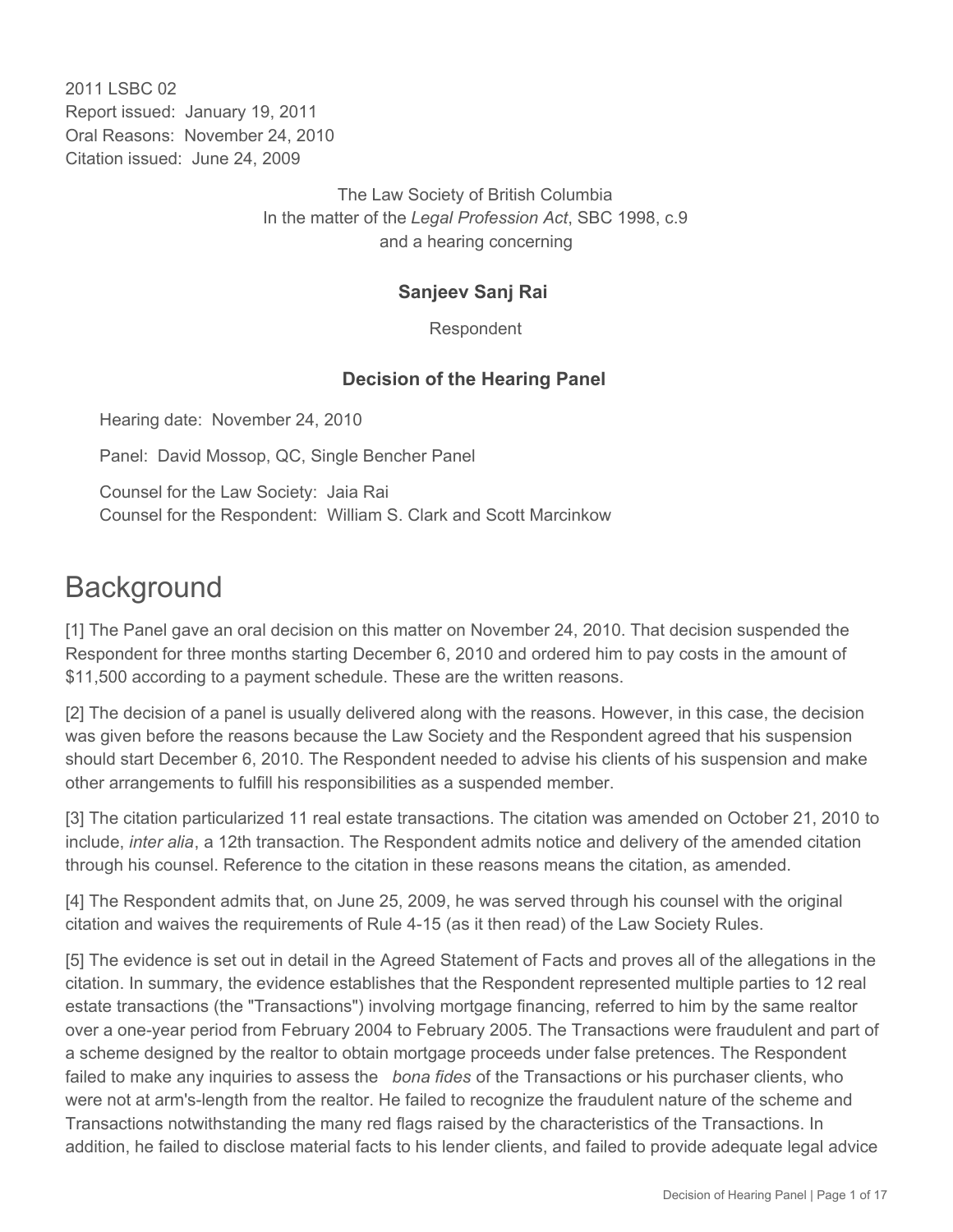to and protect the interests of his purchaser and lender clients. He also abdicated his professional responsibility, by improperly delegating tasks to support staff and failing to supervise them, and represented various parties while in a conflict of interest.

[6] This proceeding operates (in part) under Rule 4-22 of the Law Society Rules. That provision allows for the Discipline Committee of the Law Society and the Respondent to agree that professional misconduct took place and agree to a specific disciplinary action, including costs. This provision is to facilitate settlements, by providing a degree of certainty. However, the conditional admission provisions have a safeguard. The proposed admission and disciplinary action do not take effect until they are "accepted" by a hearing panel.

[7] This provision exists to protect the public. The Panel must be satisfied that the proposed admission on the substantive matter is appropriate. In most cases, this will not be a problem. The Panel must also be satisfied that the proposed disciplinary action is "acceptable". What does that mean? This Panel believes that a disciplinary action is acceptable if it is within the range of a fair and reasonable disciplinary action in all the circumstances. The Panel thus has a limited role. The question the Panel has to ask itself is, not whether it would have imposed exactly the same disciplinary action, but rather, "Is the proposed disciplinary action within the range of a fair and reasonable disciplinary action?"

[8] This approach allows the Discipline Committee of the Law Society and the Respondent to craft creative and fair settlements. At the same time, it protects the public by ensuring that the proposed disciplinary action is within the range of fair and reasonable disciplinary actions. In other words, a degree of deference should be given to the parties to craft a disciplinary action. However, if the disciplinary action is outside of the range of what is fair and reasonable in all the circumstances, then the Panel should reject the proposed disciplinary action in the public interest.

[9] The Panel finds, in this case, that the conditional admission is appropriate. In addition, the Panel finds that the proposed disciplinary action, including costs, is within the range of a fair and reasonable disciplinary action.

## **Agreed Statement of Facts**

[10] The parties filed an 88 page Agreed Statement of Facts. The Panel has edited it to a summary form.

[11] Sanjeev Sanj Rai (the "Respondent") was admitted to the Bar of Province of British Columbia on May 23, 2001. He is no relation to the counsel for the Law Society.

[12] From May 2001 to July 2002, the Respondent practised law primarily as a criminal defence lawyer with Russell Chamberlain, QC, where he had completed his articles. In October 2003, the Respondent opened his own law firm in Surrey, British Columbia, and commenced practising real estate law.

[13] The Respondent is currently a practising member without any restrictions on his practice.

[14] However, from November 29, 2004 to May 3, 2007, the Respondent was under the jurisdiction of the Practice Standards Committee and subject to practice restrictions, details of which are set out below, as a result of a previous citation that was authorized on October 28, 2004 (the "2004 Citation").

[15] The 2004 Citation was authorized following the investigation of a complaint made by a mortgage company on February 13, 2004 alleging that the Respondent, who was representing the mortgage company in connection with the registration of a mortgage, disbursed funds advanced by the mortgage company without ensuring the borrowers had good and marketable title and that the mortgage company would have a valid first charge registered against the property.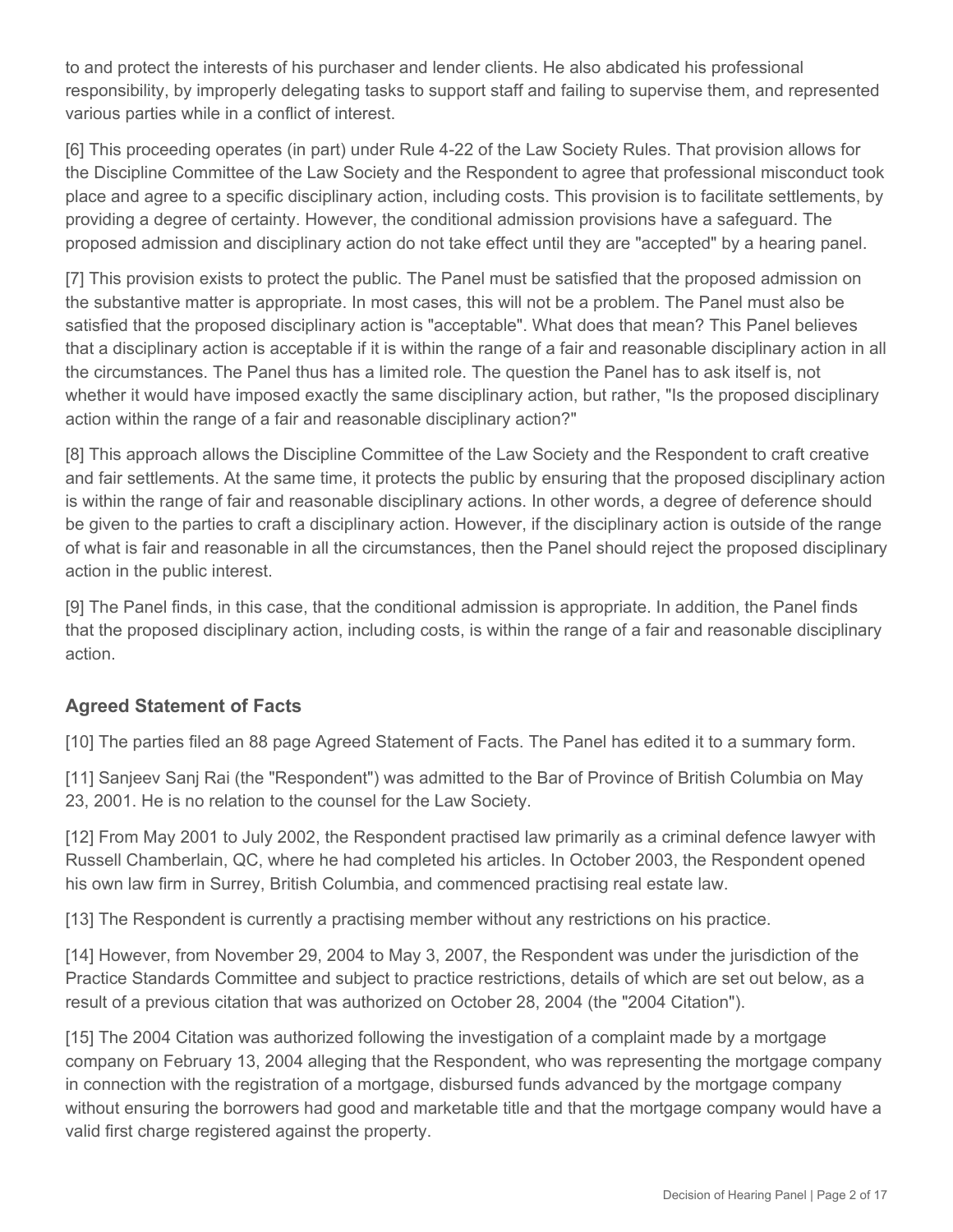[16] At the time the 2004 Citation was authorized, the Discipline Committee also referred the matter to three Benchers pursuant to Section 39 of the *Legal Profession Act* to consider whether the Respondent should be suspended or conditions imposed on his practice pending disposition of that citation.

[17] On November 25, 2004, a panel of three Benchers imposed the following conditions on the Respondent's practice:

1. We order that the Respondent, from and after December 6, 2004, and until relieved of this condition by the Practice Standards Committee, be required to conduct his real estate practice under the supervision of a practice supervisor who must be approved by the Practice Standards Committee and who must supervise the Respondent's practice pursuant to the terms and conditions of a Practice Supervision Agreement in the form of Exhibit 2 to these proceedings, as that Exhibit has been amended. We note that Mr. Ravinder Binpal is approved as a practice supervisor on an interim basis subject to the approval by the Practice Standards Committee in the normal course of its deliberations.

2. It is a further consent condition of the Respondent's continued practice that he submit to the jurisdiction of the Practice Standards Committee for a practice review or such other process as that Committee may decide.

[18] A Practice Standards file was subsequently opened. A Practice Supervision Agreement was entered into between the Respondent and Mr. Binpal, subject to approval by the Practice Standards Committee.

[19] At their meeting on December 2, 2004, the Practice Standards Committee ordered a practice review, ratified the Practice Supervision Agreement and approved Mr. Binpal as the practice supervisor.

[20] Mr. Binpal was not able to act as practice supervisor, and the Respondent entered into another Practice Supervision Agreement with another lawyer, Rand Buckley, dated December 6, 2004, subject to approval by the Practice Standards Committee.

[21] At their meeting on February 3, 2005, the Practice Standards Committee approved Mr. Buckley and ratified the Practice Supervision Agreement subject to various amendments required by the Committee.

[22] The Practice Supervision Agreement was accordingly revised and the revised Agreement dated February 28, 2005 was entered into by the Respondent and Mr. Buckley, as practice supervisor, on February 28, 2005 (the "PSA").

[23] The PSA contained, *inter alia*, the following terms:

(a) The Respondent and the practice supervisor will review each real estate file that is uncompleted as of December 6, 2004 prior to final execution of documents to ensure the suitability of the documents and completeness of the preparation for the transaction.

(b) The Respondent agrees to follow the advice of the practice supervisor on the conduct of his real estate files.

(c) After the completion of each real estate transaction, the file shall be reviewed again by the practice supervisor within ten days of the completion date.

(d) The practice supervisor will meet the Respondent to review post-completion files until the file is closed at least every ten days or more frequently at the discretion of the practice supervisor.

(e) The Respondent will permit additional file reviews at any other time for any purposes connected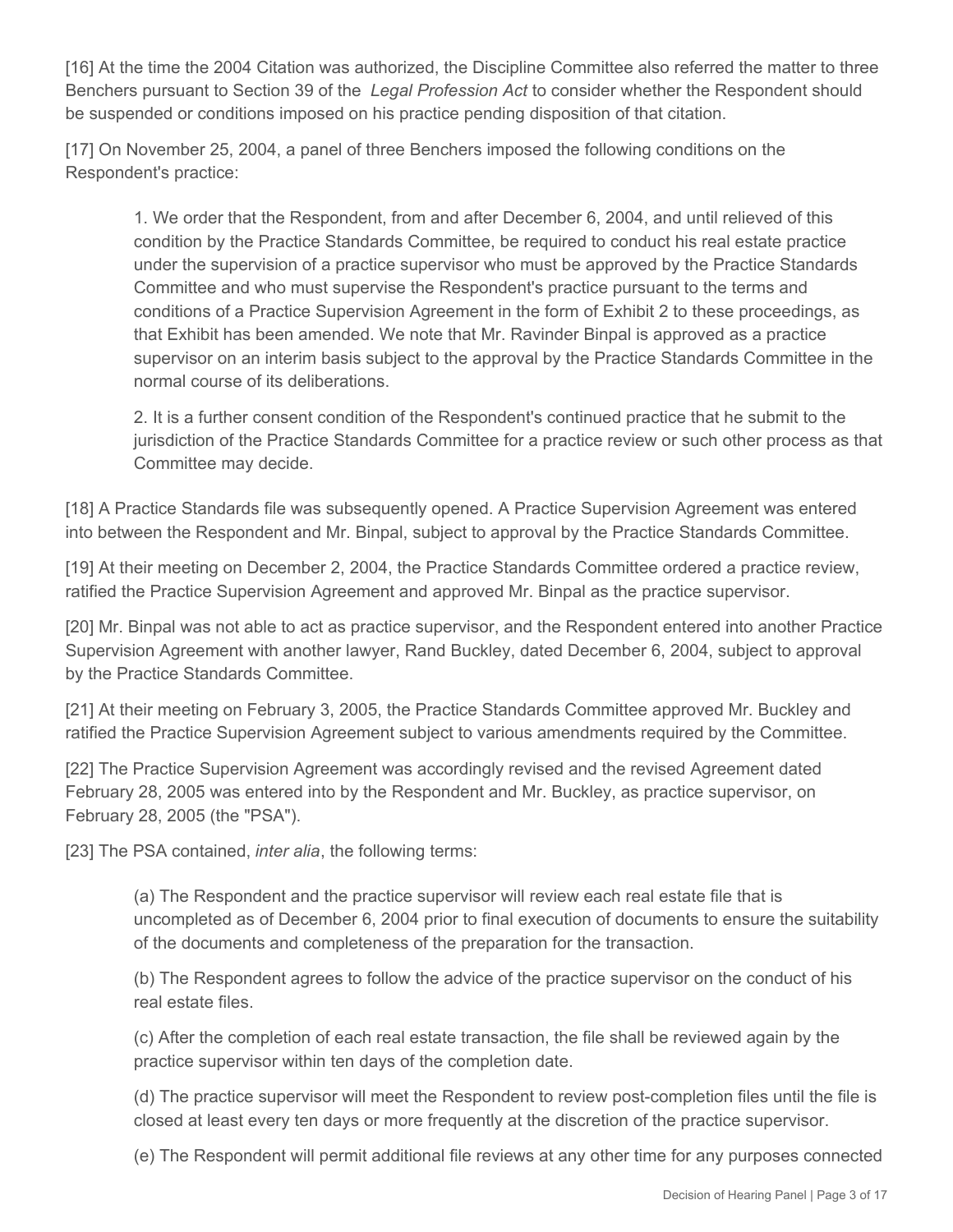with the Respondent's practice as the practice supervisor may, in his discretion, request.

[24] The practice review ordered by the Practice Standards Committee was held on February 17, 2005, and a written report setting out various recommendations to improve the Respondent's standard of practice was issued on March 16, 2005. At their meeting on May 5, 2005, the Practice Standards Committee accepted the recommendations, which included the continuation of practice supervision, and ordered a follow-up practice review.

[25] The hearing of the 2004 Citation was held on August 24, 2005, at which time the hearing panel considered a Rule 4-22 conditional admission and consent to specified disciplinary action. The panel rendered its decision and issued its report on September 9, 2005 (see 2005 LSBC 37). The panel accepted the Rule 4-22 proposal and imposed a fine in the amount of \$3,000 and ordered costs payable in the amount of \$4,000. The panel also imposed conditions that mirrored the conditions previously imposed by the three Benchers:

[13] It is accordingly ordered that the Respondent:

...

c) until relieved of this condition by the Practice Standards Committee, is required to conduct his real estate practice under the supervision of a Practice Supervisor (Rand Buckley or any other Practice Supervisor approved by the Practice Standards Committee) who must supervise the Respondent's practice pursuant to the terms and conditions of a Practice Supervision Agreement in the form of the interim Supervision Agreement already executed by the Respondent;

d) until relieved of this condition by the Practice Standards Committee, remain under the direction of the Practice Standards Committee;

...

[26] The follow-up practice review ordered by the Practice Standards Committee was held on March 23, 2006, and a written report setting out various recommendations to improve the Respondent's standard of practice was issued on May 10, 2006. At their meeting on July 13, 2006, the Practice Standards Committee accepted the recommendations, released the Respondent and Mr. Buckley from the terms of the PSA, and ordered a further follow-up practice review.

[27] The further follow up practice review was held on February 22, 2007 and a written report setting out various recommendations to improve the Respondent's standard of practice was issued on March 16, 2007. At their meeting on May 3, 2007, the Practice Standards Committee accepted the recommendations and directed that the Respondent's practice standards file be closed.

## **Investigation and Citation**

[28] The present citation was authorized following an investigation by the Law Society's professional conduct department that commenced as a result of:

(a) information received by the Law Society on May 9, 2005 from counsel to former clients of the Respondent that the Respondent was the solicitor involved in real estate transactions allegedly designed to perpetrate mortgage fraud; and

(b) a complaint dated October 4, 2005 from KB, a former client of the Respondent (see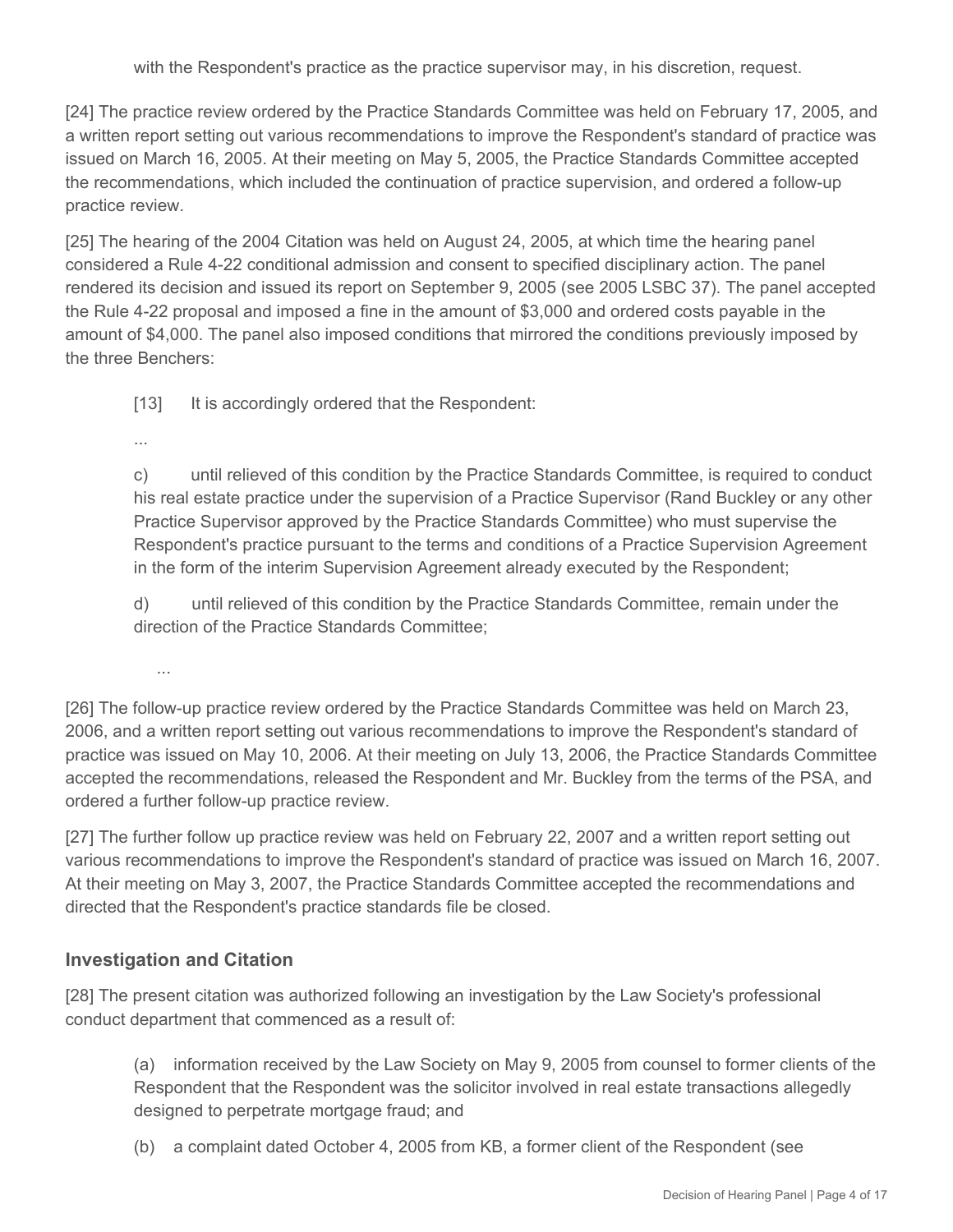Transaction #11 described below), alleging that the Respondent did not adequately advise or represent him in connection with a property purchase and acted for multiple parties to the transaction in a conflict of interest.

[29] The Law Society's investigation included an investigation of the Respondent's books, records and accounts conducted under an order made on May 13, 2005 by the then Vice-Chair of the Discipline Committee of the Law Society (the "4-43 Investigation"). The 4-43 Investigation was carried out by William Kinsey, an external auditor retained by the Law Society.

[30] The citation was authorized by the Discipline Committee on April 2, 2009 and issued on June 24, 2009.

# **Real Estate Transactions - Background Facts**

[31] SK was a licensed real estate agent employed by a realty company in Surrey, British Columbia at all material times.

[32] From February 2004 to February 2005, SK referred to the Respondent the 12 Transactions, 11 of which completed, that involving the sale of seven units in two apartment buildings. SK referred to the Respondent a 13th real estate transaction, which related to a different unit and was initially scheduled to complete on August 17, 2004. This transaction was canceled and is not the subject of the citation.

[33] At around the time SK referred the first of the Transactions, SK requested that the Respondent represent him in connection with the incorporation of a numbered company, which the Respondent did. The numbered company was incorporated by the Respondent in the Province of British Columbia on or about May 4, 2004 with a registered and records office SK's residence in Surrey, British Columbia. SK was the sole director and officer of the numbered company at all material times.

[34] The Transactions were not *bona fide*. The Transactions were part of a scheme designed by SK to obtain mortgage proceeds under fraudulent pretences.

## **Summary of Real Estate Transactions and Admissions**

[35] SK was the sole real estate agent involved in all of the Transactions with the exception of Transaction #7. SK's associate was the real estate agent involved in that transaction, and SK was one of the two purchasers.

[36] SK referred each of the Transactions to the Respondent after the respective Contracts of Purchase and Sale and Addendums, where applicable, had already been purportedly executed by the parties.

[37] All of the properties that were the subject of the Transactions were condominiums. On SK's instructions, the Respondent did not take any instructions from his purchaser clients to perform any strata specific searches.

[38] The Transactions can be grouped into the following categories:

(a) Transactions #1, 2, 4, 9, 10 and 12 involved a single Contract of Purchase and Sale, the parties to which were not arms length from SK (the "Single Contract Sales").

(b) Transaction #3 involved a single Contract of Purchase and Sale and SK was a party to the Contract as one of two purchasers (the "SK Sale").

(c) Transactions #5, 6, 7, 8, and 11 involved two Contracts of Purchase and Sale. The second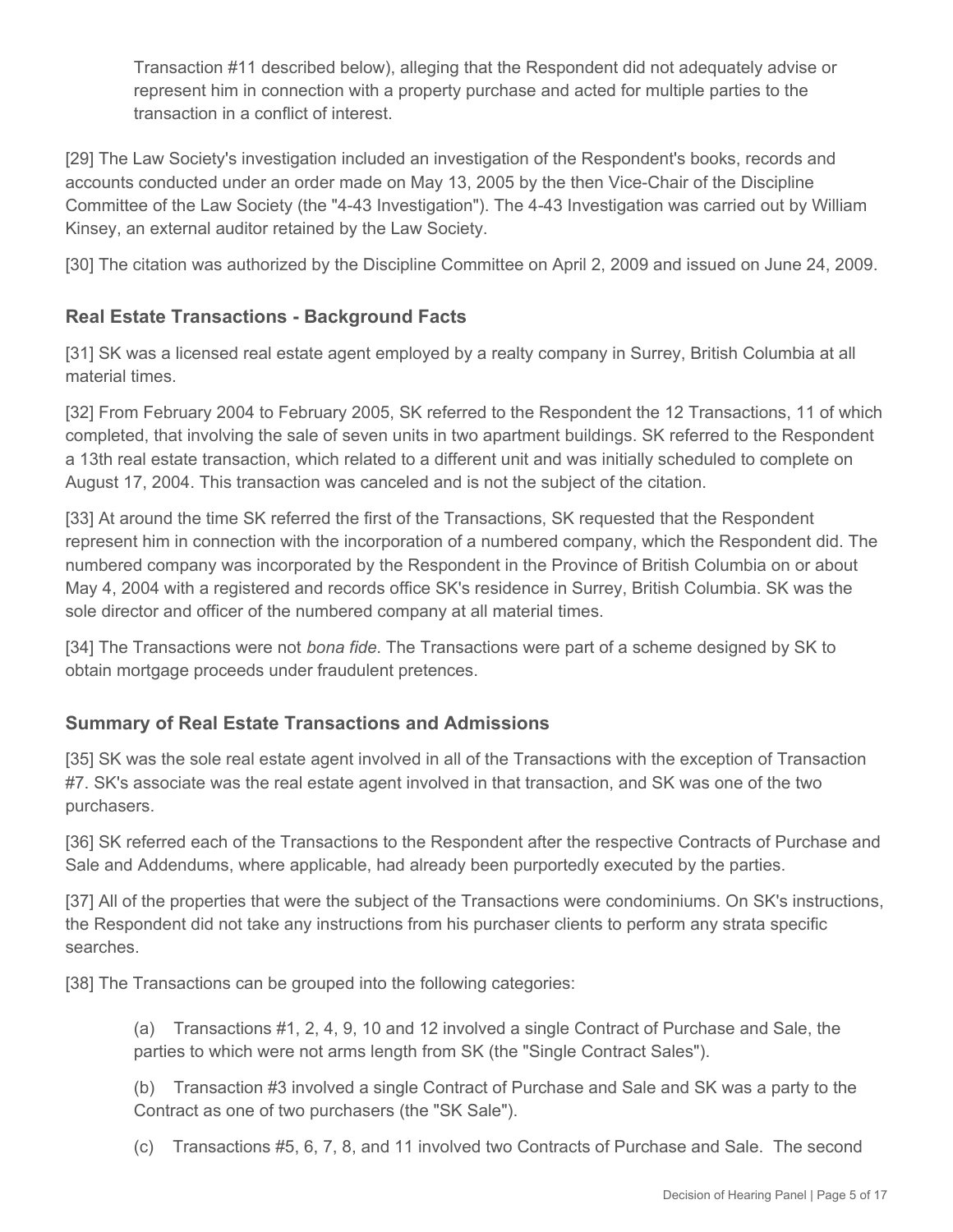contract price was significantly higher than the first contract price. The numbered company was the purchaser in connection with the first contract and vendor in connection with the second contract and the original vendor and ultimate purchaser were not arms length from SK. The Respondent treated these transactions as sales between the original vendor and ultimate purchaser on the basis of a purported assignment, although there were no standard written assignment agreements prepared (the "Purported Assignments").

[39] In all of the Single Contract Sales, the Respondent represented the purchaser and lender (Transactions #1, 9 and 12) or the vendor, purchaser, and lender (Transactions #2 and 4) with the exception of Transaction #10 for which the Respondent represented the vendor only. Transaction #12 was the only transaction that the Respondent did not complete as he ceased acting for his purchaser and lender clients prior to closing.

[40] The Single Contract Sales that completed and in which the Respondent represented multiple parties (Transactions #1, 2, 4 and 9), shared the following characteristics, which the Respondent was aware of:

(a) The property had been owned by the vendor only a short time and was being flipped for a significantly greater amount than the assessed value of the property. Accordingly, there was a significant escalation in price in a relatively short time period.

(b) The contracts had short closings.

(c) The contracts did not contain any subject clauses, notwithstanding the fact that the purchasers required financing in order to complete the purchase.

(d) The mortgages sought and obtained by the purchasers were double the assessed value of the property and were high ratio mortgages based on the contract price.

(e) The contracts stipulated that the deposit amounts were to be paid directly to the vendor. The Respondent did not make any inquiries as to why the deposits were being paid directly to the vendors or whether they were in fact paid.

(f) The only funds that the purchasers purported to contribute towards the purchase of the properties were the deposits that were purportedly paid directly to the vendors. However, the Respondent made no inquiries as to whether the deposits were in fact paid. In many cases, the deposits were not paid.

(g) If the deposits were not paid by the purchasers and the purchasers did not otherwise contribute any funds towards the purchase of the properties, the purchase price of the contract was effectively reduced and the mortgage ratio increased to over 100 per cent.

(h) Real estate commissions were paid in amounts that the Respondent ought to have known were significantly greater than industry standard, and the commissions were funded from the mortgage proceeds. SK was the beneficiary of these commissions.

[41] The SK Sale had the same characteristics as the Single Contract Sales described above, with the exception that no real estate commission was paid. However, since SK was one of the purchasers, he received the benefit of the resulting excess mortgage proceeds.

[42] With respect to three of the Single Contract Sales and the SK Sale (Transactions #1 through 4), the Respondent did not prepare all of the relevant documentation, meet with all of the clients, or oversee all of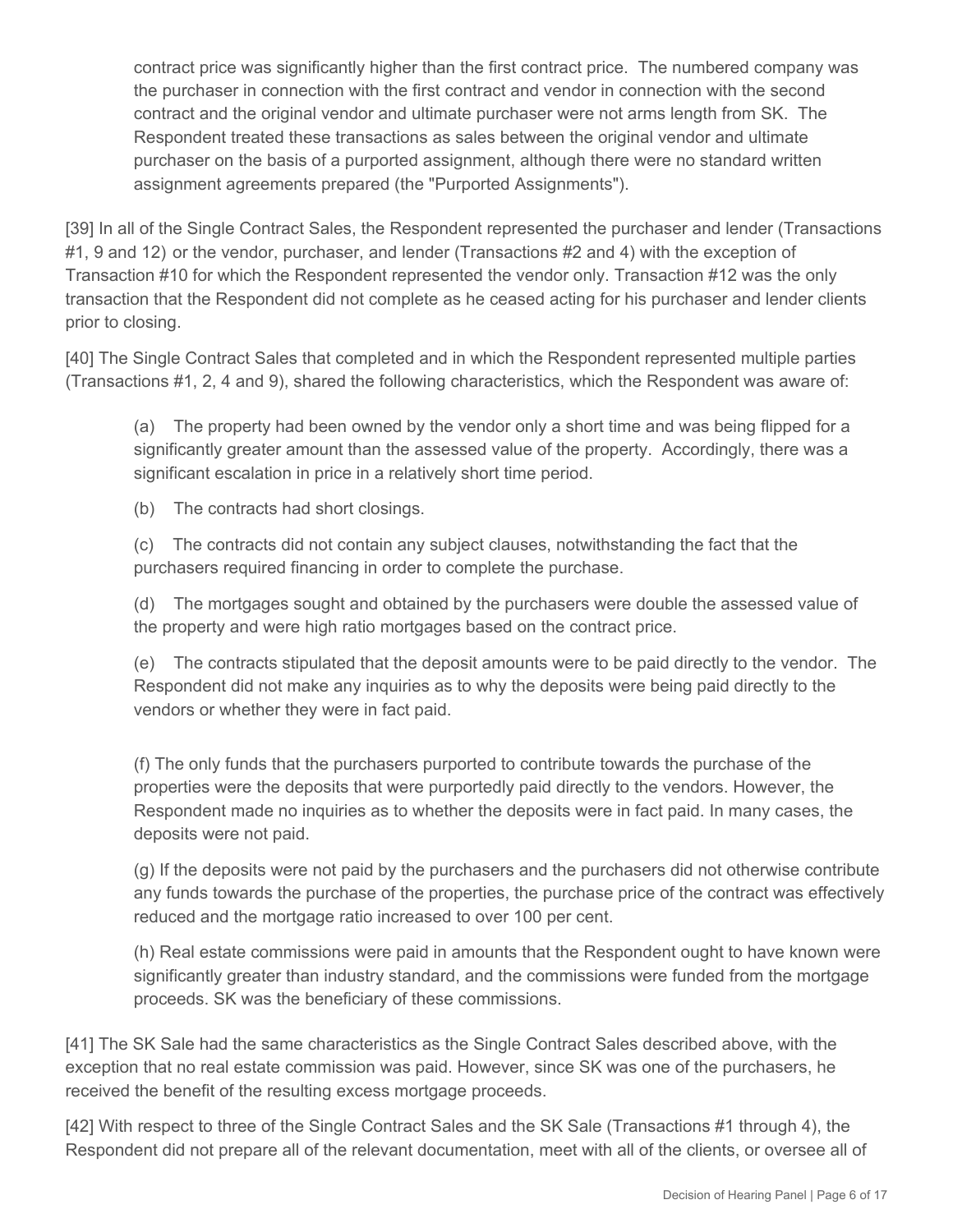the closings, because he was in India for approximately three weeks in February 2004. Instead, he improperly delegated various duties to his staff who worked on these Transactions unsupervised for the most part. The closing documents required to be executed by his clients were executed before another lawyer or notary public.

[43] With respect to the Purported Assignments, the Respondent represented the original vendor, ultimate purchaser and lender in Transactions #5, 6 and 7. SK was one of the ultimate purchasers in Transaction #7. The Respondent represented the ultimate purchaser and lender in Transactions #8 and 11. Mortgages were obtained by the Respondent's purchaser clients in all of the Purported Assignments on the basis of the second contract purchase price.

[44] The Respondent prepared the closing documents for execution by the original vendors and ultimate purchasers in connection with all of the Purported Assignments. He prepared the vendor's closing documents, including the Vendor's Statement of Adjustments, on the basis of the first contract purchase price. He prepared the purchaser's closing documents, including the Purchaser's Statement of Adjustments, on the basis of the second contract purchase price. As a result and since the mortgage obtained was based on the purchase price set out in the second contract, the mortgage proceeds were in excess of the amount required to satisfy the obligations owed to the vendor. The ultimate beneficiary of the excess mortgage proceeds was SK.

[45] The Purported Assignments shared the following characteristics, which the Respondent was aware of:

(a) The property had been owned by the vendor only a short time and/or was being flipped for a significantly greater amount than the assessed value of the property and/or when the property was purchased by the vendor. Accordingly, there was a significant escalation in price in a relatively short time period.

(b) The contracts had short closings (except Transactions #8 and 11).

(c) Two contracts were purportedly executed at around the same time; the first contract was purportedly executed by the registered owner as vendor and the numbered company as purchaser, and the second contract was purportedly executed by the numbered company as the vendor and by an ultimate purchaser who was not at arm's length from SK.

(d) Both contracts had the same completion date, and the transaction was treated as a sale between the original vendor and ultimate purchaser without the standard written assignment agreement.

(e) The purchase price set out in the second contract was significantly higher than the purchase price set out in the first contract, and the ultimate purchaser obtained a mortgage in order to complete the purchase based on the inflated purchase price set out in the second contract. The mortgage amount was significantly greater than the assessed value of the property or what was needed to complete the initial contract.

(f) The contracts did not contain any subject clauses, notwithstanding the fact that the purchasers required financing in order to complete the purchase.

(g) The second contracts stipulated that the deposit amounts were to be paid directly to the numbered company. The Respondent did not make any inquiries as to why the deposits were being paid, why they were being paid directly to the numbered company or whether they were in fact paid.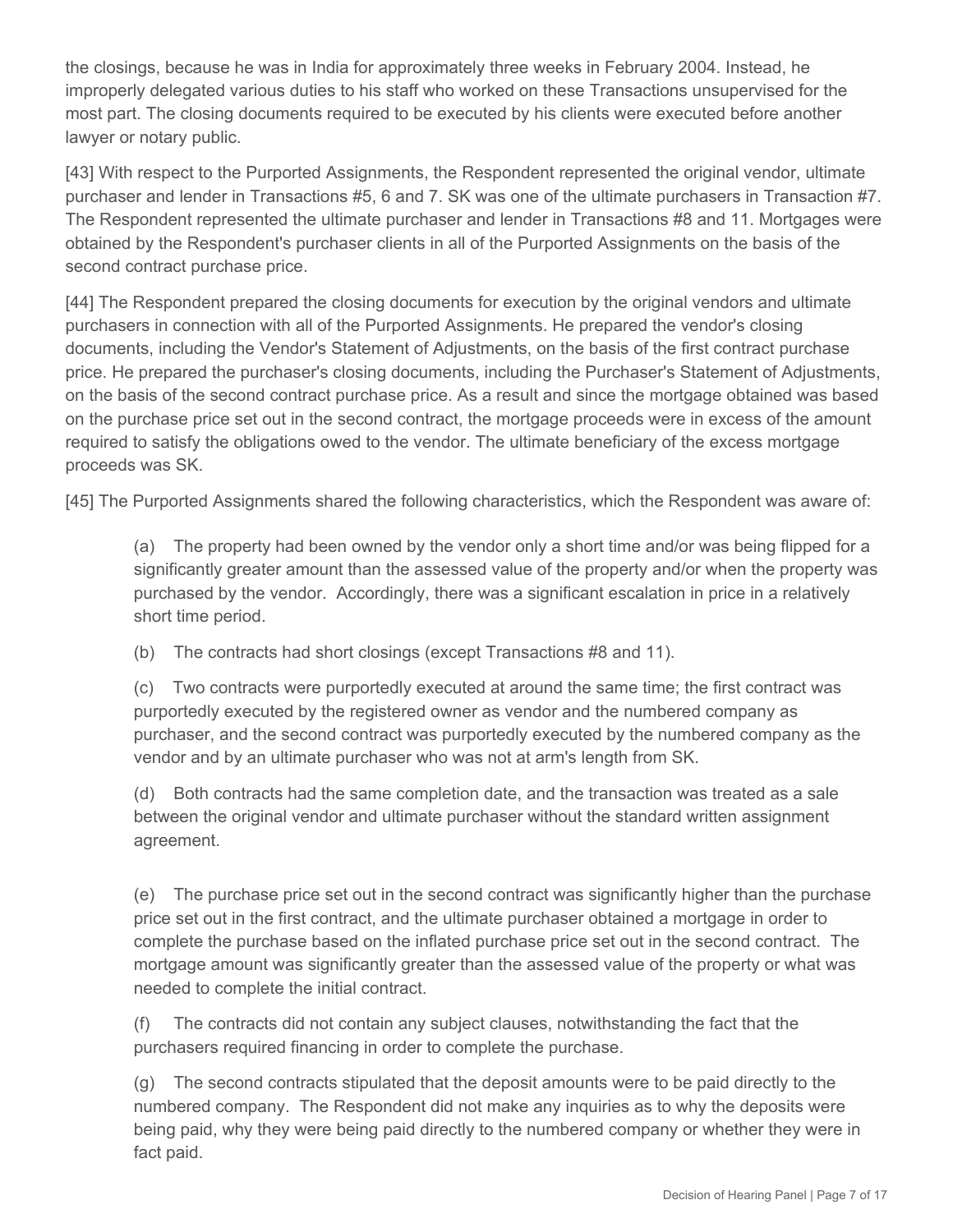(h) The only funds that the purchasers purported to contribute towards the purchase of the properties were the deposits that were purportedly paid directly to the vendors. However, the Respondent made no inquiries as to whether the deposits were in fact paid. In many cases, the deposits were not paid.

(i) Even on the basis of the second contract purchase price, the mortgage was a high ratio mortgage. If the deposits were not paid by the purchasers and the purchasers did not otherwise contribute any funds towards the purchase of the property, the purchase price of the second contract was effectively reduced and the mortgage ratio increased to over 100 per cent.

(j) The vendors swore statutory declarations that the Respondent ought to have known were false or misleading with respect to the amount of the purchase price.

(k) The purchasers swore statutory declarations that the Respondent was not in a position to determine were false or misleading with respect to statements asserting that the purchaser provided some funds towards the purchase of the property because the Respondent had made no inquiries to determine whether the statements were truthful (Transactions #5 and 6 only).

(l) The Form A Transfers executed by the vendors and registered in the Land Title Office contained false information regarding market value and consideration.

(m) Real estate commissions and/or assignments fees that were funded from the mortgage proceeds were paid. SK or his associate was the beneficiary of these commissions or fees.

(n) The closing documents prepared for execution by the vendor were based on the initial contract price and made no reference to assignment fees paid.

[46] The Respondent admits that, by representing the various parties in connection with all of the Transactions, he assisted SK and/or others in a scheme in which mortgage funds were obtained from his lender clients and disbursed when he ought to have known that the scheme was fraudulent, as particularized in paragraph 1 of the citation.

[47] The Respondent admits that he acted for more than one party with different interests in Transactions #2, 3, 4, 6, 7, 9, and 10 despite being in a conflict of interest as particularized in paragraph 2 of the citation. In particular, he admits that he:

(a) could have better explained to the parties in Transactions #2, 3, 4, 6, and 7 the issues involved in joint representation in the circumstances;

(b) could have better explained the need for the parties to obtain independent legal advice in Transactions #2, 3, 4, 6, and 7;

(c) failed to give undivided loyalty to his clients and preferred the interests of one client over the interests of other clients in Transactions #2, 3, 4, 6, and 7;

(d) treated Transactions #3, 6, and 7 as simple conveyances when they were not because:

(i) Transactions #6 and 7 were not simple conveyances because of the purported assignments, and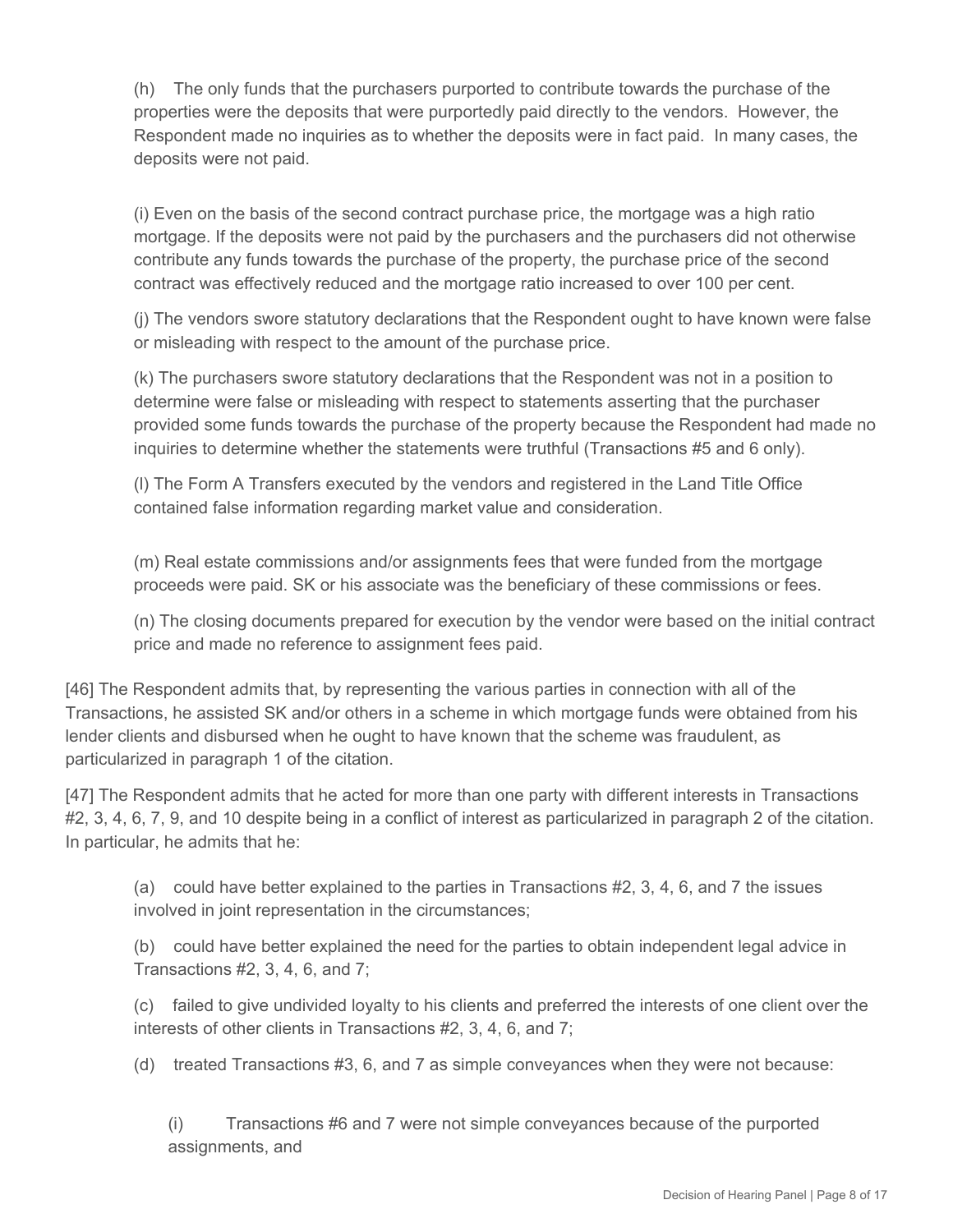(ii) Transactions #3 and 7 were not simple conveyances because SK was a party; and

(e) acted for a client against the interest of the opposing party in Transaction #10 when the opposing party was a current client with respect to Transaction #9 without obtaining the informed consent of both clients.

[48] The Respondent admits that he failed to disclose material facts to his lender clients in Transactions #1 through 9 and 11 as particularized in paragraph 3 of the citation.

[49] The Respondent admits that he failed to serve his lender clients in Transactions #1 through 9 and 11 in a conscientious, diligent and effective manner so as to provide a quality of service at least equal to that which would be expected of a competent lawyer in a similar situation. He admits that, in particular, he failed to provide adequate legal advice and/or failed to protect his clients' interests, as particularized in paragraph 4 of the citation.

[50] The Respondent admits that he failed to serve his purchaser clients in Transactions #1 through 9 and 11, in a conscientious, diligent and efficient manner so as to provide a quality of service at least equal to that which would be expected of a competent lawyer in a similar situation. He admits that, in particular, he did not advise them of the legitimacy of the Transactions, including the purported assignments and mortgages obtained, and safeguard the clients from becoming dupes of SK, and thereby failed to provide adequate legal advice and failed to protect his clients' interests, as particularized in paragraph 4 of the citation.

[51] The Respondent admits that he abdicated his professional responsibility by failing to maintain responsibility for the conduct of files, improperly delegating tasks to staff, and/or failing to adequately supervise staff, in connection with Transactions **#** 1 through #4, as particularized in paragraph 5 of the citation.

[52] The Respondent further admits that he engaged in professional misconduct in respect of his conduct.

[53] The mortgages obtained by the Respondent's purchaser clients in connection with the following Transactions went into default, resulting in foreclosure proceedings commenced by the lender clients and/or civil proceedings commenced by the purchaser clients:

(a) Transaction #7 , the registered owner of which and mortgagor was HG along with SK. The Bank commenced foreclosure proceedings, and the property was sold with sale proceeds going to the Bank. The Bank obtained a further judgment against HG and SK in the amount of approximately \$60,000. HG commenced a civil action against various parties including SK and the Respondent. As of September 3, 2010, this action was inactive **.**

(b) Transaction #8, the registered owner of which and mortgagor was RP. The Bank commenced foreclosure proceedings, and the property was sold with sale proceeds going to the Bank. The Bank obtained a further judgment against RP in the amount of approximately \$80,000. RP commenced a civil action against various parties including SK and the Respondent **.** As of September 3, 2010, this action was inactive**.**

(c) Transaction #9, the registered owner of which and mortgagor was NB. The Bank commenced foreclosure proceedings, and the property sold with sale proceeds going to the Bank. The Bank obtained a further judgment against NB in the amount of approximately \$28, 000.

(d) Transaction #11, the registered owner of which and mortgagor was KB. The Bank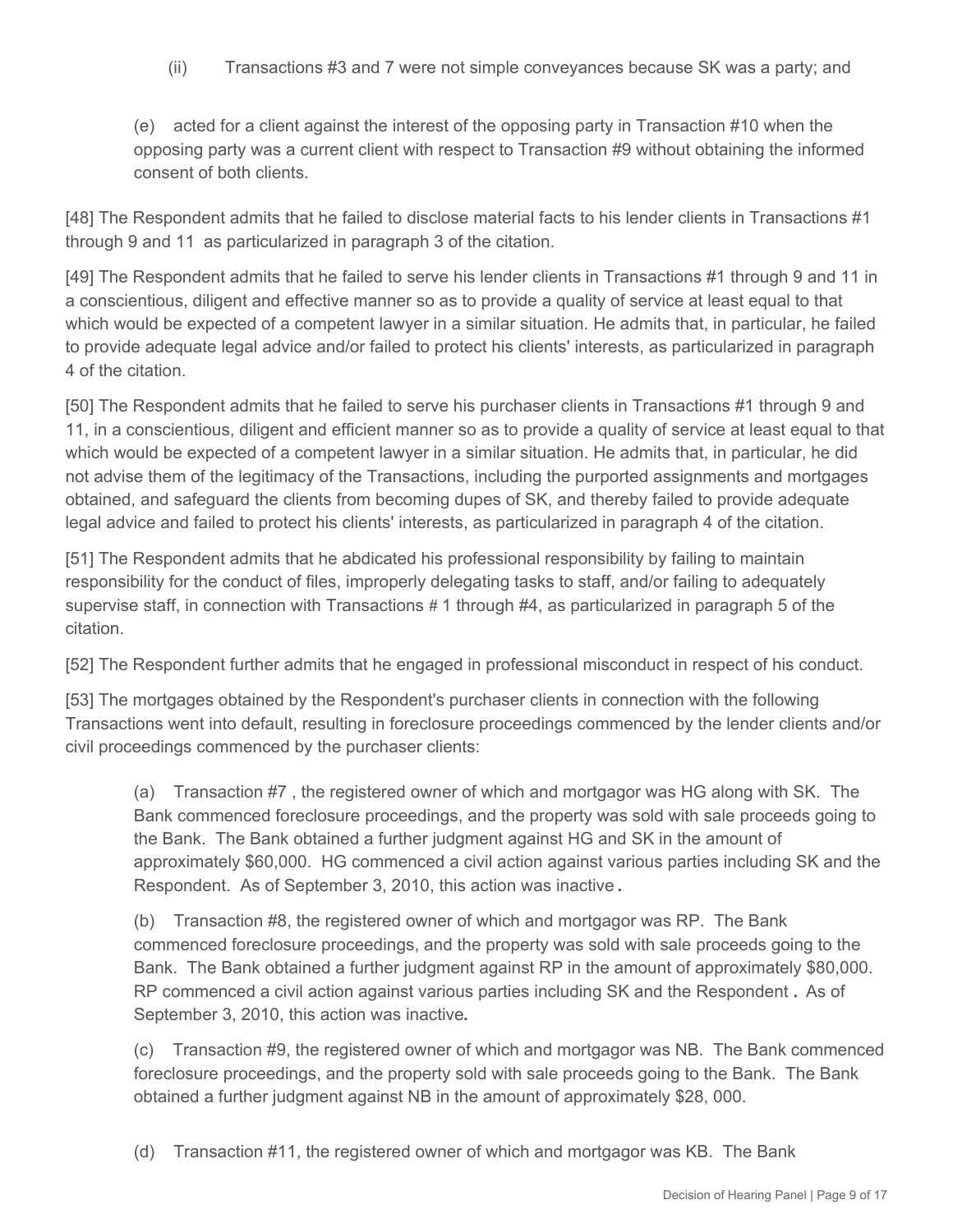commenced foreclosure proceedings and the property was sold with sale proceeds going to the Bank. There was a shortfall of approximately \$67,000. KB also commenced a civil action against various parties including SK and the Respondent. As of September 3, 2010, this action was inactive **.**

[54] In addition, the mortgage obtained by the purchaser in connection with Transaction #10, in which the Respondent represented the vendor, went into default and the Bank commenced foreclosure proceedings against the purchaser, NB. The property was sold with the sale proceeds going to the Bank.

[55] With respect to Transaction #2, in which the Respondent represented the vendor, purchaser and lender, the registered owner and mortgagor was RP. The mortgage did not go into default as RP continued to make the mortgage payments until October 2009, at which time he sold the property and paid out the mortgage.

[56] With respect to Transaction #6, in which the Respondent represented the vendor, purchaser and lender, the registered owner and mortgagor was GD. No foreclosure proceedings were commenced and GD sold the property in October 2007.

# **Analysis**

[57] The Respondent admits the underlying facts in this case, as set out in the Agreed Statement of Facts. He admits each of the allegations contained in the citation and that his conduct in respect of each is professional misconduct. With respect to the mortgage fraud allegation, he admits that he ought to have known the scheme was fraudulent. He does not admit to knowing participation in, or facilitation of, mortgage fraud. The Law Society accepted that this admission is consistent with the evidence and did not pursue a finding that the Respondent knew at the time that the transactions were fraudulent.

[58] The disciplinary action consented to by the Respondent and the Law Society consists of:

- (a) a three month suspension, commencing on December 6, 2010; and
- (b) costs in the amount of \$11,500 payable in four equal instalments, with the last payment to be made on or before March 24, 2012.

[59] At its meeting on November 4, 2010, the Discipline Committee considered and accepted this proposal. Pursuant to Rule 4-22(4), counsel for the Law Society was instructed to recommend the acceptance of the proposal to this Hearing Panel.

# **Discipline Violations**

[60] The cumulative effect of all of the Respondent's shortcomings with respect to the Transactions was that he facilitated the perpetration of mortgage fraud. His conduct in respect of each allegation is a marked departure from that conduct the Law Society expects of its members and, accordingly, meets the test for professional misconduct set out in *Law Society of BC v. Martin*, 2005 LSBC 16. See also *Law Society of BC v. Nielsen*, 2009 LSBC 08 at paras. 15-23 and *Purewal v. Law Society of Upper Canada*, 2009 ONLSAP 10 at para. 34.

# **Appropriateness of Disciplinary Action**

[61] The proposed disciplinary action is appropriate in this case, bearing in mind the purpose of discipline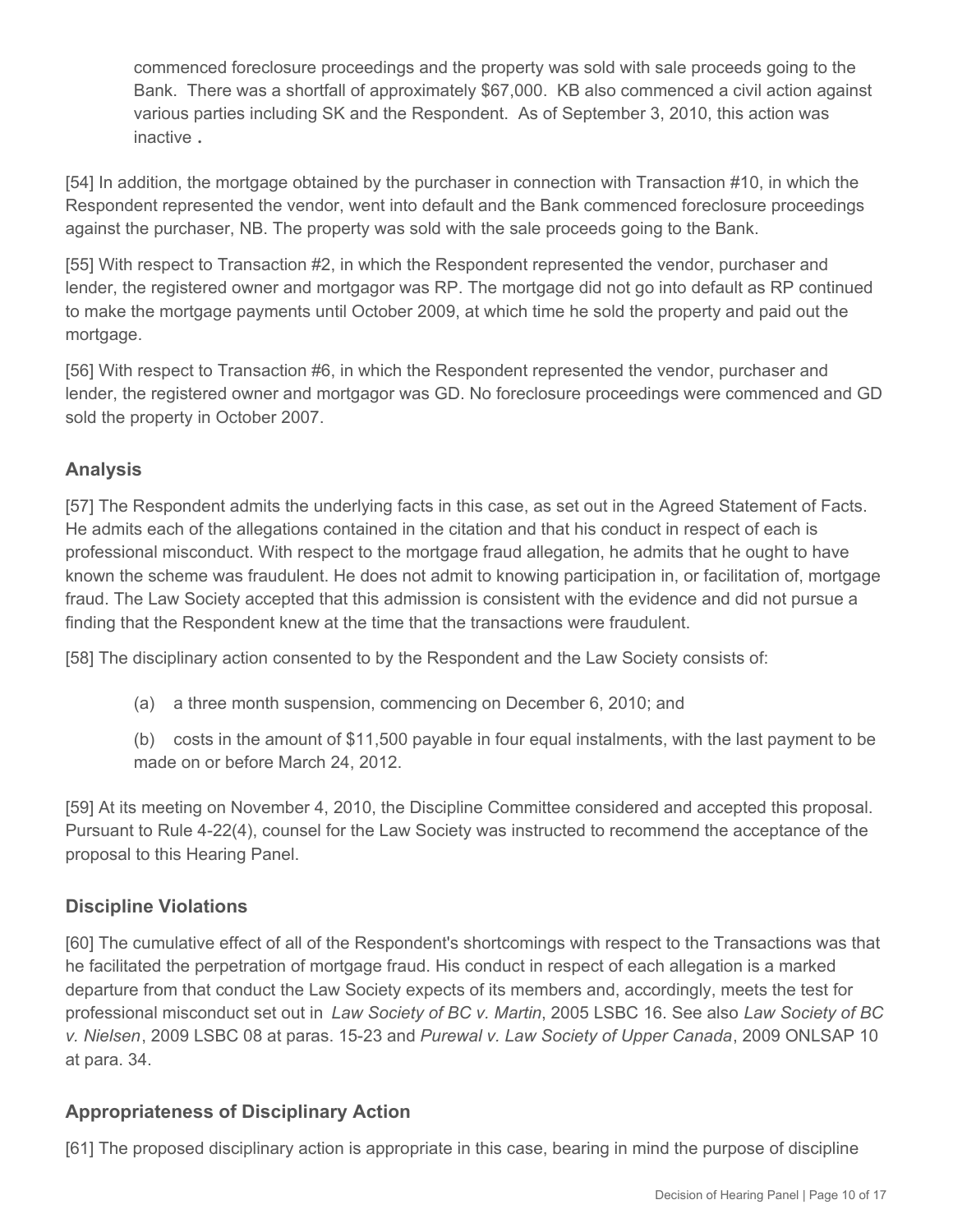proceedings, which is not to punish offenders, but rather to protect the public, maintain high professional standards and preserve public confidence in the legal profession, and having regard to the factors set out in *Law Society of BC v. Ogilvie*, [1999] LSBC 17:

- (a) the nature and gravity of the conduct proven;
- (b) the age and experience of the respondent;
- (c) the previous character of the respondent, including details of prior discipline;
- (d) the impact upon the victim;
- (e) the advantage gained, or to be gained, by the respondent;
- (f) the number of times the offending conduct occurred;

(g) whether the respondent has acknowledged the misconduct and taken steps to disclose and redress the wrong and the presence or absence of other mitigating circumstances;

- (h) the possibility of remediating or rehabilitating the respondent;
- (i) the impact upon the respondent of criminal or other sanctions or penalties;
- (j) the impact of the proposed penalty on the respondent;
- (k) the need for specific and general deterrence;
- (l) the need to ensure the public's confidence in the integrity of the profession; and
- (m) the range of penalties imposed in similar cases.

#### **Nature and Gravity of Misconduct**

[62] The misconduct in this case is extremely serious, notwithstanding the Respondent did not knowingly facilitate mortgage fraud. The public relies on members of the profession to be vigilant and guard against becoming dupes of fraudsters.

#### **Respondent's Background and Prior Discipline**

[63] The Respondent was called to the Bar in British Columbia in May 2001. For approximately one year after his call, he practised law primarily as a criminal defence lawyer with Russell Chamberlain QC, with whom he had articled. In October 2003, the Respondent opened his own law firm and commenced practising in real estate law. This may be the start of his problems. It is very difficult for a recently called lawyer to switch from a firm doing primarily criminal law to setting up his own practice doing real estate law.

[64] The Respondent has a Professional Conduct Record that consists of seven entries, all of which relate to disciplinary and remedial action taken as a result of a citation issued in October 2004 (the "2004 Citation"). The particulars of his Record are summarized below:

(a) The 2004 Citation was authorized following the investigation of a complaint made by a mortgage company on February 13, 2004 alleging that the Respondent, who was representing the mortgage company in connection with the registration of a mortgage, disbursed funds advanced by the mortgage company without ensuring the borrowers had good and marketable title and that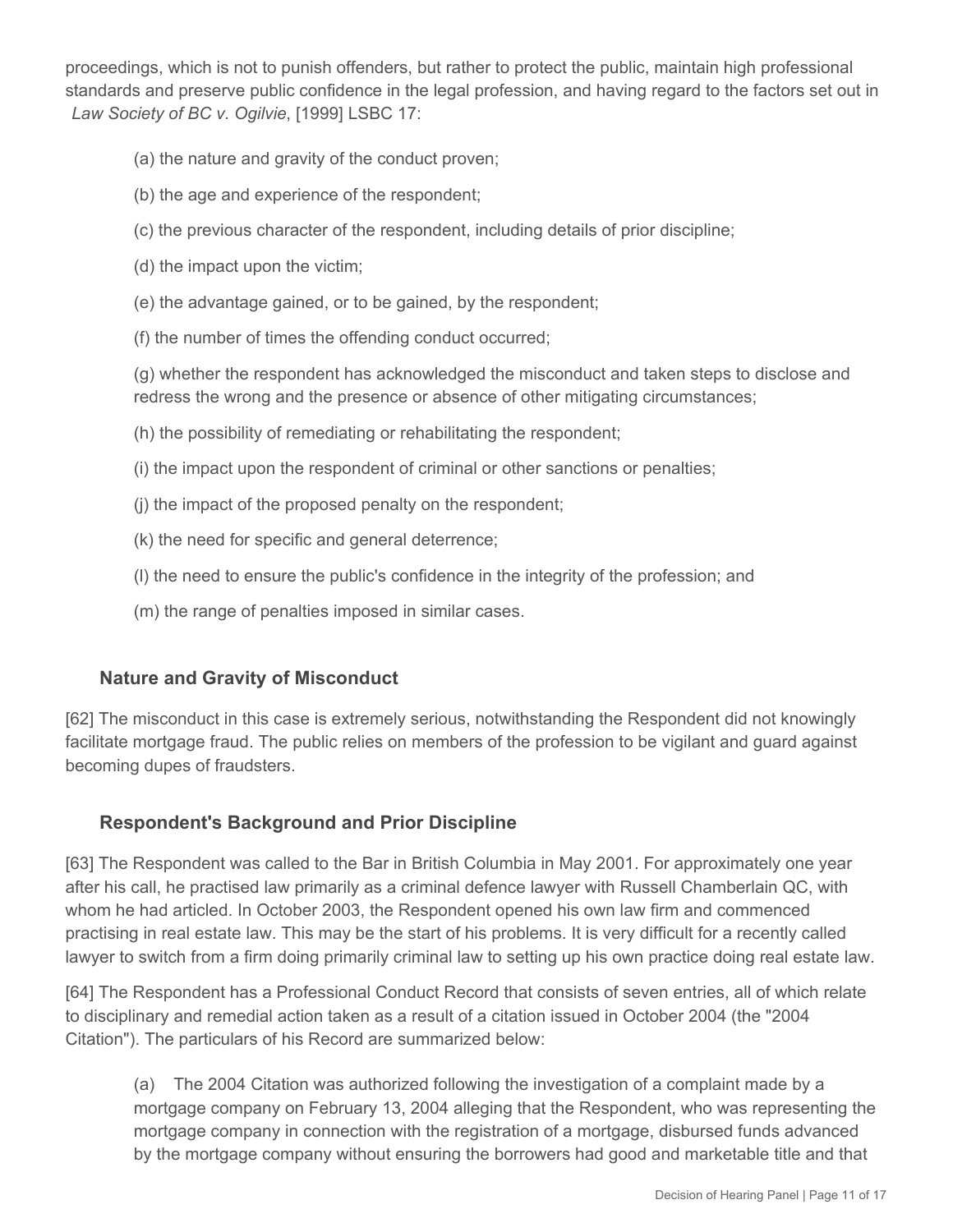the mortgage company would have a valid first charge registered against the property.

(b) At the time the 2004 Citation was authorized, the Discipline Committee also referred the matter to three Benchers pursuant to section 39 of the *Legal Profession Act* to consider whether the Respondent should be suspended or conditions imposed on his practice pending disposition of that citation.

(c) On November 25, 2004, three Benchers imposed conditions on the Respondent's practice, including practice supervision, practice reviews or other process as required by and under the jurisdiction of the Practice Standards Committee.

(d) The hearing of the 2004 Citation, which proceeded on a conditional admission under Rule 4-22, was held on August 24, 2005, and the panel issued its report on September 9, 2005 (2005 LSBC 37). The panel accepted the Rule 4-22 proposal, imposed a fine in the amount of \$3,000 and imposed conditions mirroring those ordered by the three Benchers on November 25, 2004.

(e) As a result, the Respondent was under the jurisdiction of the Practice Standards Committee from November 29, 2004 to May 3, 2007. His practice was supervised by another lawyer from December 6, 2004 to July 13, 2006. He was the subject of a practice review on February 17, 2005, follow-up review on March 23, 2006 and further follow-up review on February 22, 2007. Following each practice review, the Practice Standards Committee adopted various recommendations made by the practice reviewers aimed at improving the Respondent's standard of practice. His Practice Standards file was closed on the Committee's direction on May 3, 2007.

## **Range of Sanctions Imposed in Similar Cases**

[65] In British Columbia, the only prior discipline decision concerning a lawyer unknowingly facilitating mortgage fraud is *Law Society of BC v. Nielsen*, 2009 LSBC 08. In that case, the respondent admitted that he ought to have known that the transactions were fraudulent and his conduct in that regard constituted incompetent performance of duties. He also admitted professional misconduct in respect of allegations of acting in a conflict of interest and failing to advise lender clients of material facts and further admitted breach of various accounting rules. The hearing panel accepted a Rule 4-22 conditional admission and imposed a six-month suspension. In doing so, the panel considered relevant authorities (from other jurisdictions for the most part) and noted that the range of sanctions for this type of misconduct is a suspension of from three to twelve months.

[66] In *Law Society of BC v. Bohun*, [2003] LSBC 08, the respondent was duped by a client who was soliciting money from third parties for a fraudulent investment scheme. The respondent did not know the scheme was fraudulent. However, he made representations to the third parties that were reckless. The panel imposed a 12 month suspension.

[67] Cases from other jurisdictions involving unknowing facilitation of mortgage fraud or other fraudulent schemes have resulted in suspensions ranging from one to twelve months. The cases are set out below, in ascending order of length of suspension imposed:

(a) In *Law Society of Upper Canada v. Di Francesco*, [2003] LSDD No. 44, the respondent allowed himself to become a tool or dupe of his unscrupulous client by allowing money obtained through a fraudulent scheme to pass through his trust account and other accounts he controlled. By doing so, he facilitated money laundering. He was suspended for one month.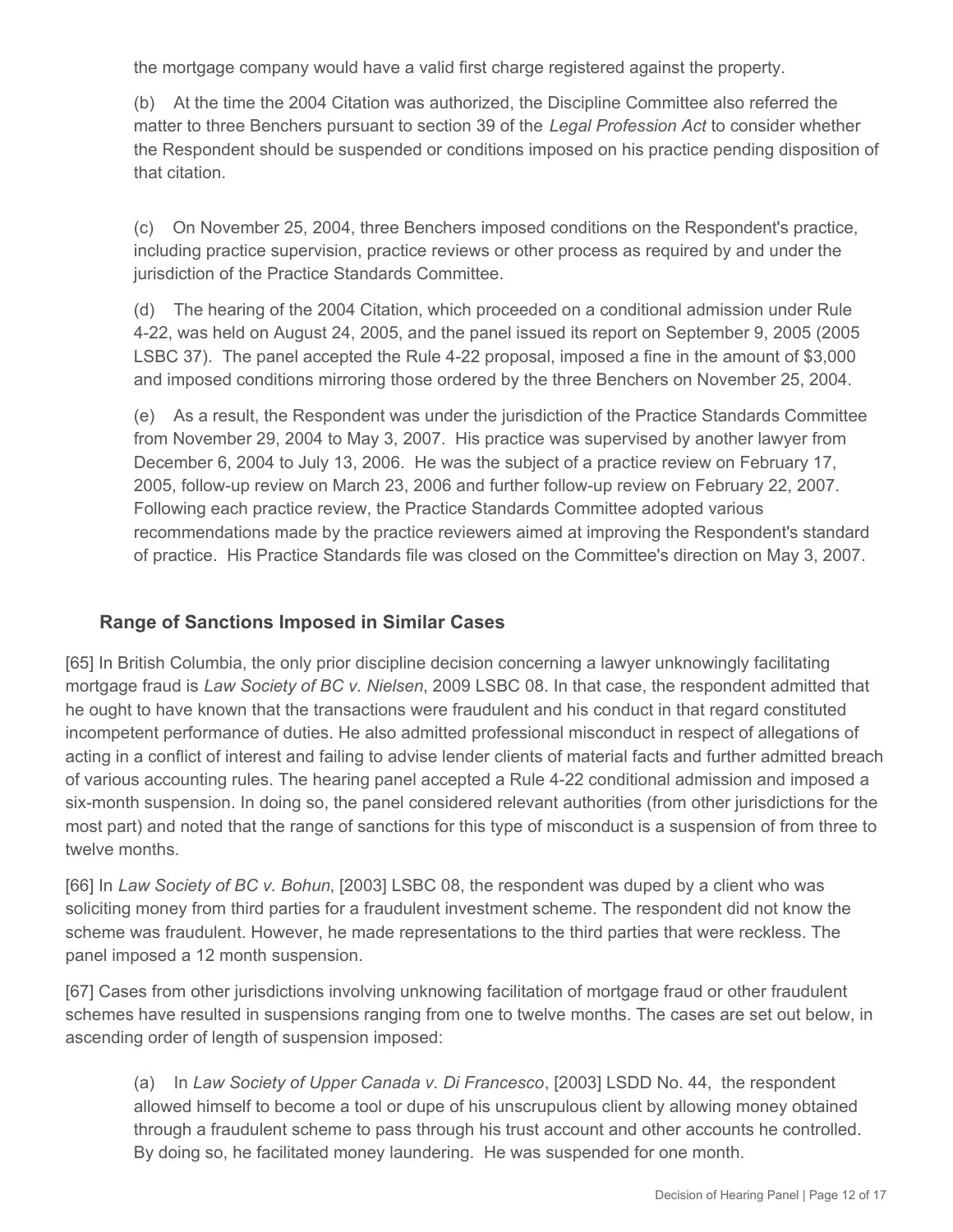(b) In *Law Society of Manitoba v. Ward*, [1997] LSDD No. 60, the respondent failed to disclose to his lender client, a trust company, relevant particulars of a real estate transaction which was a property flip, in which he also acted for the purchaser. He was suspended for 60 days.

(c) In *Law Society of Upper Canada v. Peddle,* [2001] LSDD No. 64, the respondent failed to be on guard against becoming the tool or dupe of his client while acting as an escrow agent for a group of investors. He was suspended for three months and ordered to pay a fine of \$5,000.

(d) In *Law Society of Upper Canada v. Verbeek*, [2007] LSDD No. 121, the respondent, who was cited for four allegations, one of which alleged that he knowingly participated or assisted in dishonest or fraudulent conduct to obtain mortgage funds under false pretences in connection with 16 real estate transactions. The respondent denied knowing participation and admitted two of the allegations that related to his acting in a conflict of interest, failure to disclose facts to his lender clients and failure to serve his lender clients. The hearing panel accepted the respondent's evidence and held that two of the allegations were proven. The panel dismissed two allegations, including the allegation that the respondent knowingly assisted or participated in the fraud. The panel ordered a three month suspension and practice review upon resumption of practice. The panel's decision dismissing the two allegations was upheld on appeal: See [2008] LSDD No. 54.

(e) In *Law Society of Upper Canada v. Senjule*, [2008] LSDD No. 15, the hearing panel held that several allegations were proven arising out of the respondent's representation of various parties in 27 real estate transactions in which mortgage funds were obtained fraudulently, including acting in conflict of interest, failing to disclose material facts to her lender clients and failing to serve the lender clients. The panel dismissed allegations that she knowingly participated in mortgage fraud and failed to be honest and candid with her lender clients when advising them in connection with the transactions. The panel suspended the respondent for five months and ordered conditions upon her return to practice and made other remedial orders.

(f) In *Law Society of Upper Canada v. Tucciarone*, [2005] LSDD No. 55 and [2005] LSDD No. 88, the respondent represented multiple parties, including lenders, in 16 real estate transactions in which mortgage proceeds were obtained fraudulently. He failed to recognize various red flags that should have alerted him to the fraudulent scheme to defraud the bank. However, the panel could not conclude on the evidence that the respondent was a knowing participant in the fraudulent scheme. The panel imposed a six month suspension.

(g) In *Yungwirth v. Law Society of Upper Canada,* [2004] LSDD No. 11, the respondent appealed the decision of the hearing panel ordering a 12-month suspension and practice supervision for a two-year period following his return to practice. The respondent represented multiple parties, including lenders, in nine residential real estate flip transactions in which mortgage funds were obtained based on inflated prices set out in the second contracts. The respondent was not a knowing participant in the fraud. However, he made knowing misrepresentations to and purposely sought to mislead clients. He failed to follow specific instructions from the lender clients and knowingly participated in the swearing of false affidavits. The 12-month suspension was upheld. However, the practice supervision order was overturned.

#### **Conclusion**

[68] Given the nature of the misconduct and number of Transactions, the appropriate disciplinary response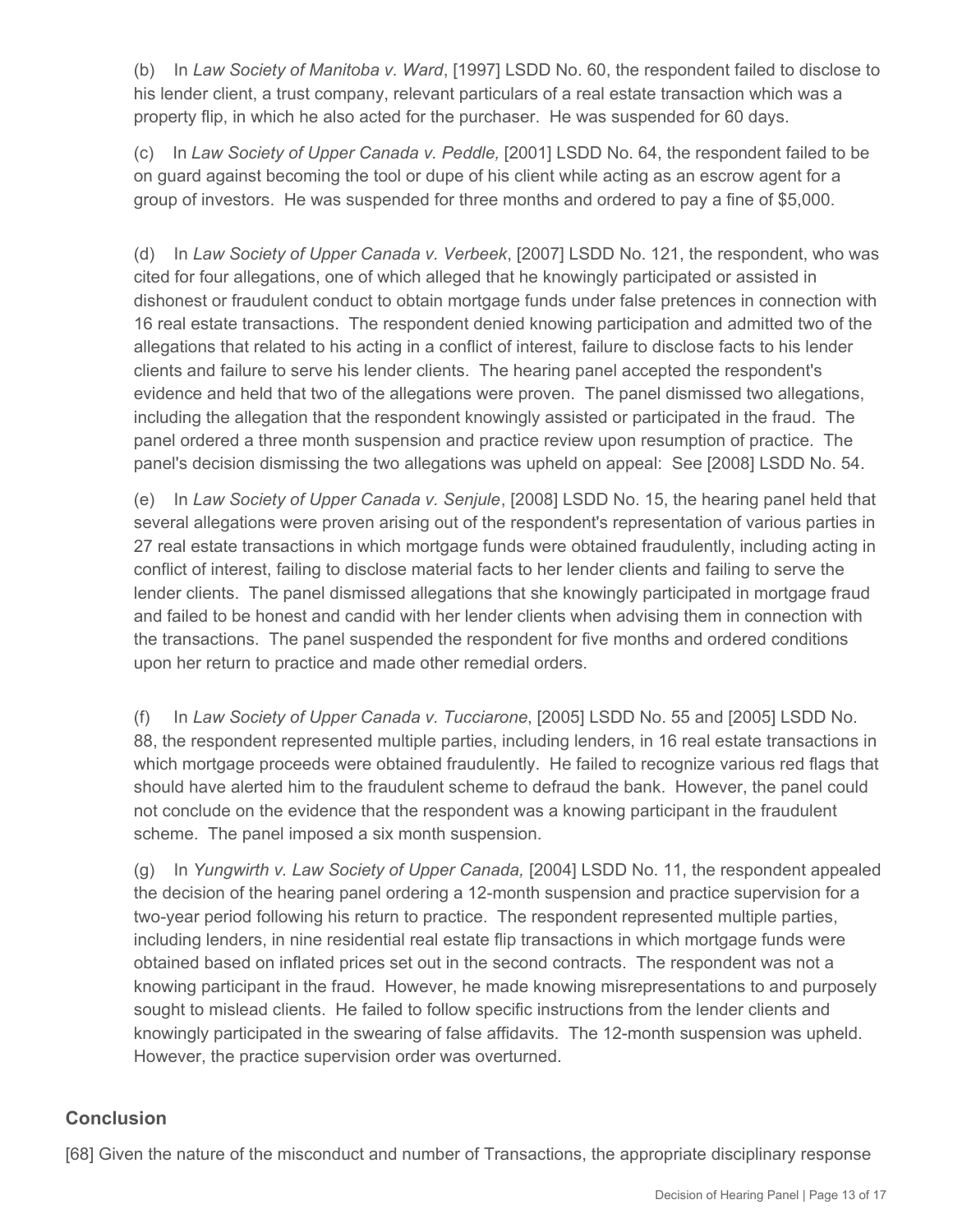is a suspension.

[69] With respect to the length of suspension, the authorities establish a broad range. The three-month suspension proposed by the Respondent and the Law Society falls at the lower end of that range. In other circumstances, the Panel would have rejected the proposed suspension of three months, as this length of time would not be in the range of a fair and reasonable penalty, considering the seriousness of the violations and previous discipline decisions. A more appropriate suspension would have required a suspension much longer than three months. However, the Panel accepts the proposed penalty of three months for the following reasons.

[70] First, the Transactions occurred in a rising real estate market and at a time when there was minimal, if any, publicity or information about fraudsters targeting lawyers to facilitate mortgage fraud. The earliest Law Society publication located alerting the profession specifically to mortgage or "value" fraud was in the April-May 2005 issue of the *Benchers' Bulletin***,** after the Transactions in question. The *Professional Conduct Handbook* provision (Chapter 4, Rule 6) that states that a lawyer must not engage in activity that the lawyer knows or ought to know assists in or encourages any dishonesty, crime or fraud, and the related footnote referencing a lawyer's duty to be on guard against becoming the tool or dupe of unscrupulous persons, were added in March 2005.

[71] Although the present Chapter 4, Rule 6, was not in force at the relevant time, there were other general provisions of the *Professional Conduct Handbook* in force at the time that caught the above Transactions. These include:

Chapter 1, Rule 3(5):

(5) A lawyer should endeavour by all fair and honourable means to obtain for a client the benefit of any and every remedy and defence which is authorized by law. The lawyer must, however, steadfastly bear in mind that this great trust is to be performed within and not without the bounds of the law. The office of the lawyer does not permit, much less demand, for any client, violation of law or any manner of fraud or chicanery. No client has a right to demand that the lawyer be illiberal or do anything repugnant to the lawyer's own sense of honour and propriety.

Chapter 1, Rule 5(4):

(4) No client is entitled to receive, nor should any lawyer render any service or advice involving disloyalty to the state, or disrespect for the judicial office, or the corruption of any persons exercising a public or private trust, or deception or betrayal of the public.

Chapter 2, Rule 1:

1. A lawyer must not, in private life, extra-professional activities or professional practice, engage in dishonourable or questionable conduct that casts doubt on the lawyer's professional integrity or competence, or reflects adversely on the integrity of the legal profession or the administration of justice.1

Chapter 4, Rule 6:

6. A lawyer shall not knowingly assist a client to make, receive or participate in a fraudulent conveyance, preference or settlement.

Chapter 8, Rule 1(b) from "The Lawyer As Advocate"

1. A lawyer shall not: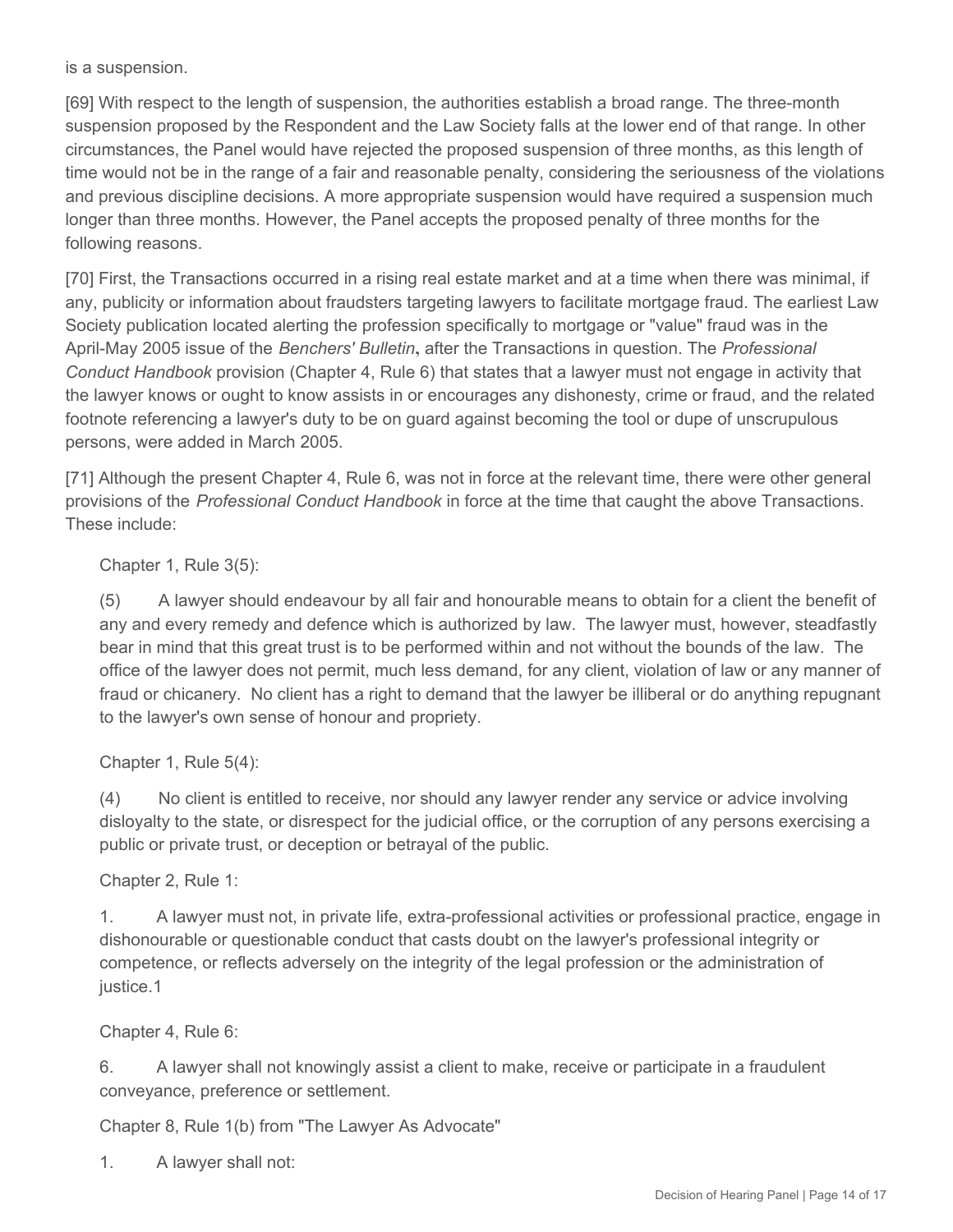(b) knowingly assist the client to do anything or acquiesce in the client doing anything which is dishonest or dishonourable,

Chapter 10, Rule 1:

- 1. A lawyer shall sever the solicitor-client relationship or withdraw as counsel if:
	- (a) discharged by the client,
	- (b) instructed by the client to do something inconsistent with the lawyer's duty to the court,
	- (c) the client is taking a position solely to harass or maliciously injure another,
	- (d) the lawyer's continued involvement will place the lawyer in a conflict of interest, or
	- (e) the lawyer is not competent to handle the matter.

[72] Second, prior discipline decisions, especially those from other jurisdictions, are not always easily reconciled, nor are they binding on this Panel. However, they do provide some guidance. The cases referred to herein that resulted in suspensions of less than three months are less egregious than the misconduct in the present case. In reconciling the suspension proposed in this case with that ordered in *Nielsen, supra* (six months), it is accepted that some of the aggravating factors that were present in *Nielsen*  are not present in this case. In particular, Mr. Nielsen turned his mind to some of the red flags present and made inquiries with a Law Society Practice Advisor yet failed to act on the advice given.

[73] Third, while the Respondent has a Professional Conduct Record, that Record is also a mitigating factor in the circumstances of this case. As described above, the Respondent was under the jurisdiction of the Practice Standards Committee from November 29, 2004 to May 3, 2007 and was subject to practice supervision and practice reviews. The Transactions that are the subject of this citation occurred between February 2004 and February 2005, thereby overlapping with the period of supervision. The Respondent's involvement in Practice Standards supports disciplinary action at the lower end of the range for the following reasons:

(a) A number of the Transactions took place while the Respondent was under the jurisdiction of the Practice Standards Committee.

(b) The misconduct in this case occurred between 2004 and 2005. As in the 2004 Citation, the misconduct stems from the Respondent's inexperience in the area of real estate law. As a result of Practice Standards involvement, the Respondent has improved his standard of practice. By closing its file, the Practice Standards Committee has indicated it has no further concerns about the Respondent's ability to practice in the area of real estate law.

[74] Fourth, the Respondent has acknowledged the misconduct and cooperated with the Law Society's investigation from the outset. He indicated his willingness to admit the misconduct at the earliest opportunity and has saved the Law Society considerable resources, including Bencher time, that otherwise would have been required to prove the allegations.

[75] Fifth, a lengthier suspension is not required for specific deterrence and the suspension proposed gives appropriate weight to and recognition of the Respondent's remedial efforts. The Respondent continues to practise real estate law, and the Law Society has not received any further valid complaints concerning his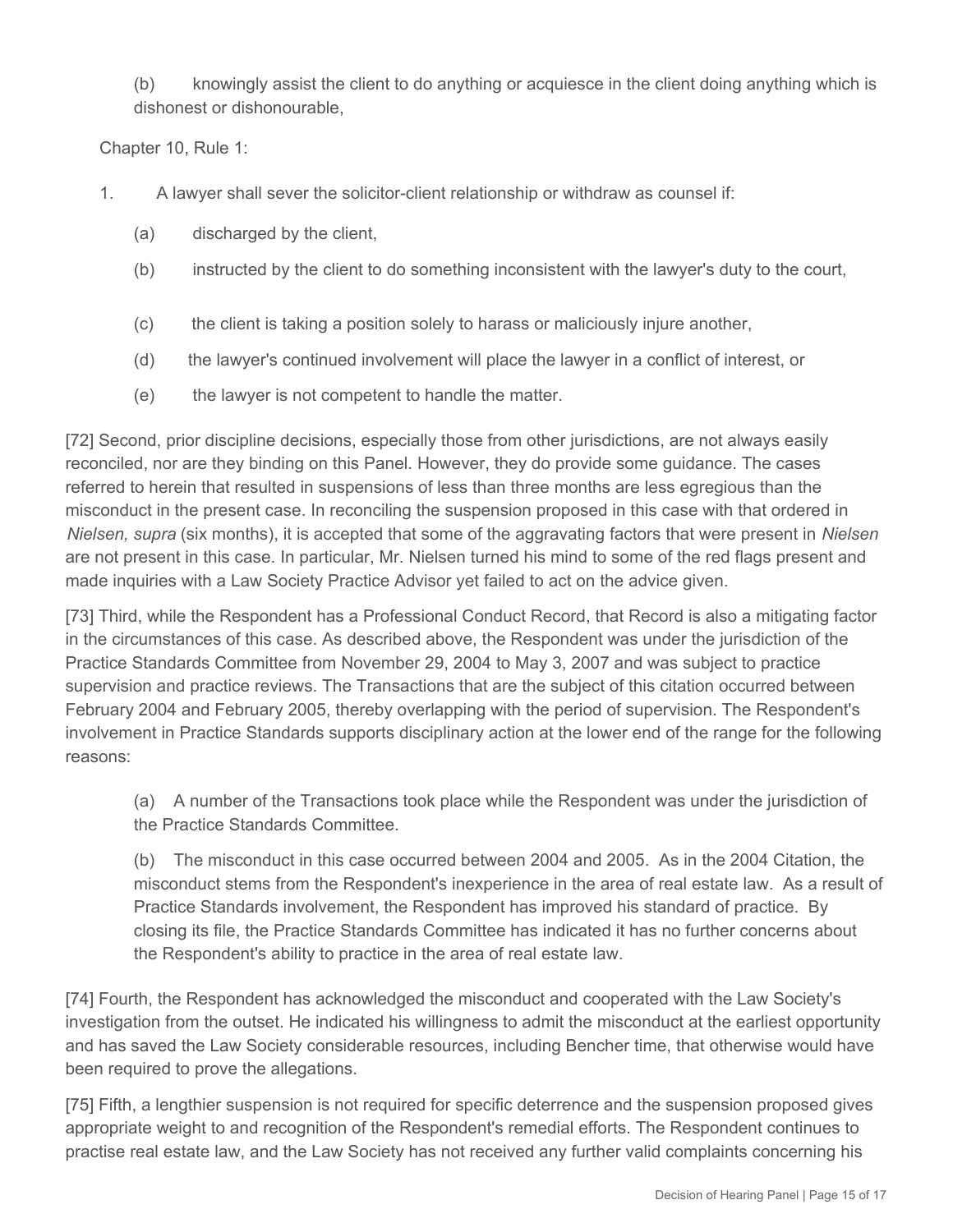practice.

[76] Sixth, the misconduct was not motivated by greed or personal gain and did not result in any financial benefit to the Respondent beyond the modest fees billed for the work performed.

[77] Next, it appears that the lenders who may have suffered any loss as a result of the Respondent's conduct have recovered their losses. None of the lenders made a complaint to the Law Society against the Respondent. It is unknown to what extent any clients have suffered a loss as a result of the Respondent's conduct. Many of the clients did not make a complaint to the Law Society and chose not to cooperate with the Law Society's investigation.

[78] Finally, counsel for the Respondent categorized this mortgage fraud scheme as a sophisticated one. He stressed that the fraud took place over a 12-month period (approximately) and multiple parties were involved. The scheme also took place during a rising real estate market. In addition, he categorized the realtor who perpetuated the fraud as experienced and sophisticated. The Law Society did not object to this characterization.

# **Costs**

[79] An order of costs in the amount of \$11,500 is reasonable in this case, having regard to the factors set out in *Law Society of BC v. Racette*, 2006 LSBC 29 at paragraphs 13 and 14. Those factors are:

(a) the seriousness of the offence;

(b) the financial circumstances of the Respondent;

(c) the total effect of the penalty, including possible fines and/or suspensions; and

(d) the extent to which the conduct of each of the parties has resulted in costs accumulating, or conversely, being saved.

[80] The costs amount represents approximately 25 per cent of counsel and Rule 4-43 investigation fees and is appropriate given that costs are currently sought and generally ordered on the basis of recovery of 30 to 40 per cent, and the reduction to 25 per cent is appropriate in recognition of the Rule 4-22 conditional admission, which significantly reduces the amount of Bencher resources required for this hearing, as well as the fact that the Rule 4-43 investigation was broader than the matters the Respondent was ultimately cited for.

[81] The Respondent should be permitted a reasonable amount of time to pay the costs. The parties have submitted a fair and reasonable payment schedule.

#### Protection of the Public

[82] Fraudsters have always existed. Fraudsters will also attempt to use lawyers in their schemes. Lawyers have an obligation to be vigilant. The mortgage fraud scheme described above has been brought to the attention of the profession since April, 2005. This decision and reasons are another educational notice to the profession. If a member of the profession, in the future, gets involved in a similar mortgage fraud scheme, he or she will be required to give a full explanation. That same lawyer may face an even longer suspension than the one imposed here.

[83] If one member of the public suffers a financial loss on account of a mortgage fraud scheme, it is a tragedy. However, the Law Society discipline procedure is not the forum to seek compensation. The Lawyers Insurance Fund is the proper forum for those who suffer financial loss. If a member of the public